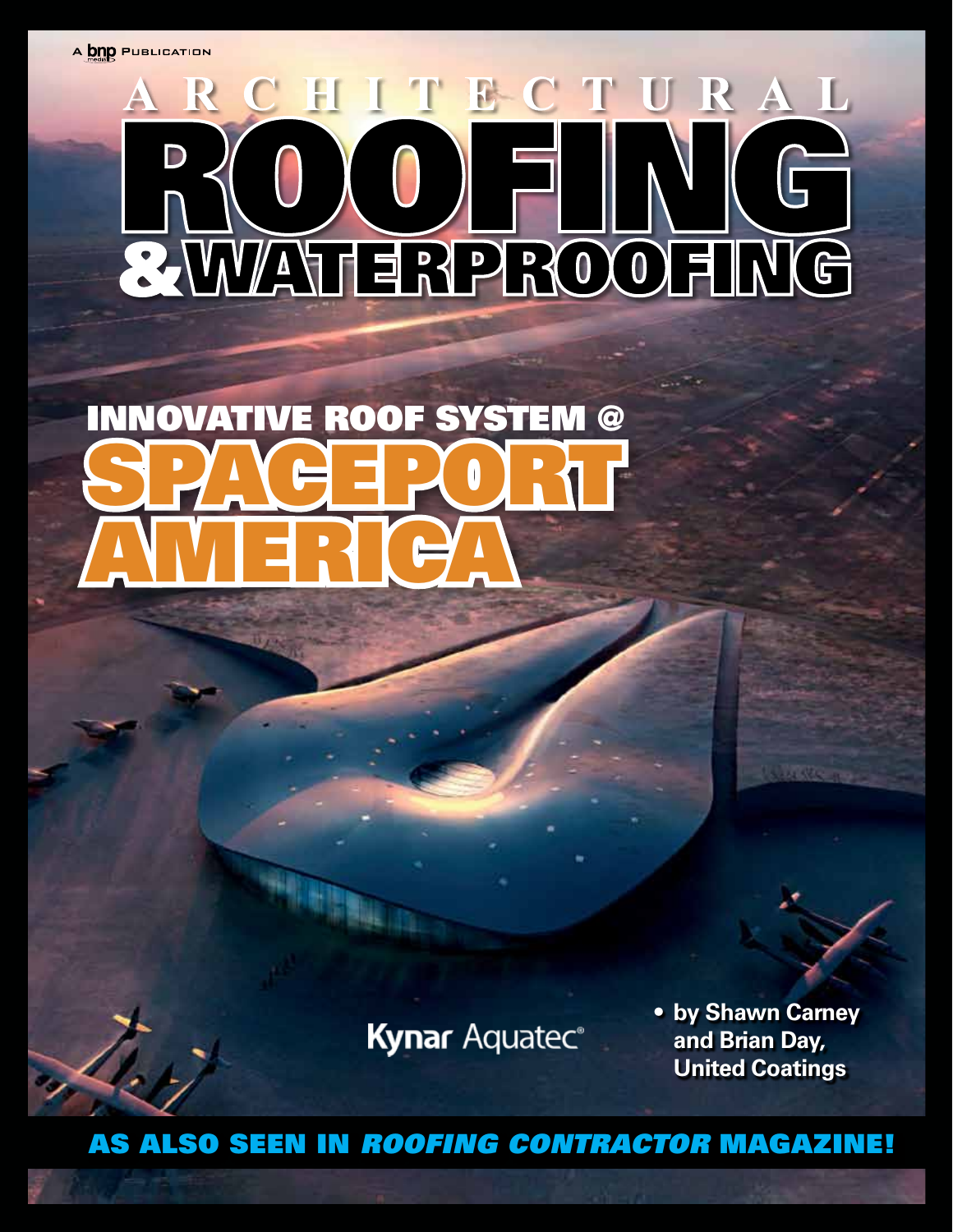

**Example 19 For the Mexico, they**<br> **Example 19 For Mexico, they**<br>
think of the<br>
muted adobe<br>
buildings of<br>
Sante Fe or the famous natural wonders of think of New Mexico, they think of the muted adobe buildings of Sante Fe or the famous natural wonders of Carlsbad Caverns or White Sands Natural Monument. What they probably don't picture is the world's first commercial spaceport for launching customers into space; but that's exactly what they would find in the southern part of the state.

A visionary project of the New Mexico Space Authority (NMSA), a state agency created to develop commercial space travel, Spaceport America will be home to Virgin Galactic's spaceflight program. Its smooth, spaceship-like design lies low within the desert, blending the feeling and mystery of space flight with the color and character of the New Mexico landscape. Using local materials and construction techniques, the high-performance facility is both sustainable and environmentally conscious.

## Iconic Design

Working in collaboration with the design and engineering teams from Foster + Partners and URS Corp., New Mexico's SMPC Architects served as the architects of record for the \$35-million sinuous-shaped building. Its unique design called for minimal

impact to the viewshed as seen from the historic El Camino Real Trail, while providing the NMSA and Virgin Galactic with an iconic building for their headquarters and space flight operations. "The result was a magnificent, one-of-a-kind facility built in harmony with the natural surroundings of the area," said David Hassard, principal architect in charge of the project at SMPC.

Officially named "Virgin Galactic Gateway to Space" at a dedication event on Oct. 17, 2011, the three-story terminal hangar facility is cut into the existing sloping grade, and its earth-toned exterior resembles the low, rolling hills of the surrounding desert. The 110,000 square foot structure, which is designed to achieve LEED Gold certification, includes administrative facilities, hangar space for the planes and spaceships, pre-flight and post-flight training areas, mission control room, and lounges. Notable features include 60-foot roof height, a viewing gallery with large windows facing the runway, arcing hangar doors that span 160-foot wide openings, passive heating/ cooling and natural lighting, and a rolling roof whose shape resembles a manta ray.

### Innovative Roofing System

The uniquely shaped roof of the terminal hangar facility consists of 12 primary undulating steel trusses spanning over

180 feet with a 45-foot cantilever at the eastern edge, a blackened stainless steel bull nose edge around the perimeter, a U-shaped clerestory in the center, and 42 skylights on top. The roof assembly was provided by Firestone Building Products, which was recommended by Upland Corporation (Firestone's local representative) and installed by Progressive Roofing LLC, consisted of 90,000 square feet of 60-mil EPDM membrane that was fully adhered to ½-inch ISOGuard™ HD cover foam board and three layers of 2-inch ISO to achieve a minimum thermal insulation value of R-38. "Underneath the metal deck is a medium density sprayed cementitious fireproofing that provides additional insulating qualities," added Hassard. "The deck also has an air space, underlayment gypsum sheathing board, and a vapor barrier to complete the fire-rated assembly."

After installation of the EPDM membrane, the entire roof assembly was power washed with United Cleaning Concentrate (UCC) prior to applying an ADHERE-IT® rinse primer to the EPDM surface, which was then pressure washed after 15 or 20 minutes. A ROOF MATE™ coating for waterproofing, which provides a highly coherent bond to the subsequent Kymax® coatings, was then sprayed down at 100 percent coverage and back rolled to make sure it adhered nice and solidly. A Kymax®



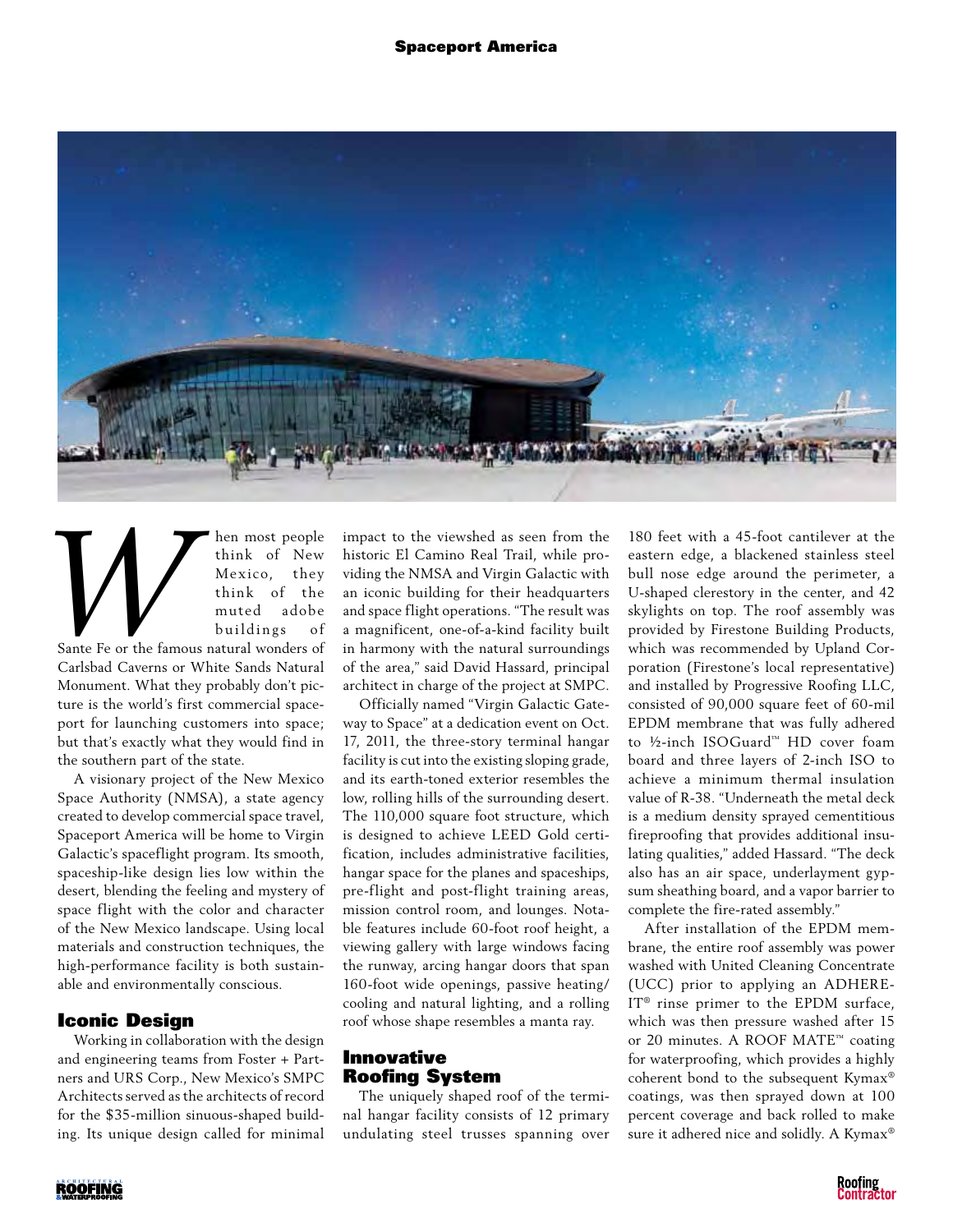Spaceport America, located near Las Cruces, N.M., is the future home of Virgin Galactic's suborbital spaceliner fleet. *Photo courtesy of Foster + Partners/Photo: Nigel Young.*

basecoat was applied next using airless sprayers at 100 percent coverage, followed by three Kymax topcoat finishes at various coverage percentages to artistically create the desired mottled appearance. The UCC, ADHERE IT, ROOF MATE and Kymax products were all supplied by United Coatings, a Quest Construction Products brand.

#### Extreme Weatherability

"In this part of the country, there is concern about heat gain and degradation of roofing materials over time due to the extreme weather conditions," said Steve Elsley, project manager for Progressive Roofing. "As such, durability and sustainability of the color are two very important performance considerations when choosing a topcoat finish. "Based on our experience, the Kymax coating holds up very well under demanding weather conditions and



also comes with a 10-year warranty against cracking, delamination, and discoloration."

Kymax coating is a thin-build elastomeric coating that provides long-term color stability, resistance to dirt build-up, and protection against severe weather conditions. It is based on Kynar Aquatec® latex,

an emulsion-based PVDF fluoropolymer technology developed by Arkema Inc. that provides similar durability and performance as Kynar 500® PVDF resin-based coatings. However, unlike factory-applied Kynar 500 resin-based coatings, coatings based on Kynar Aquatec latex cure at

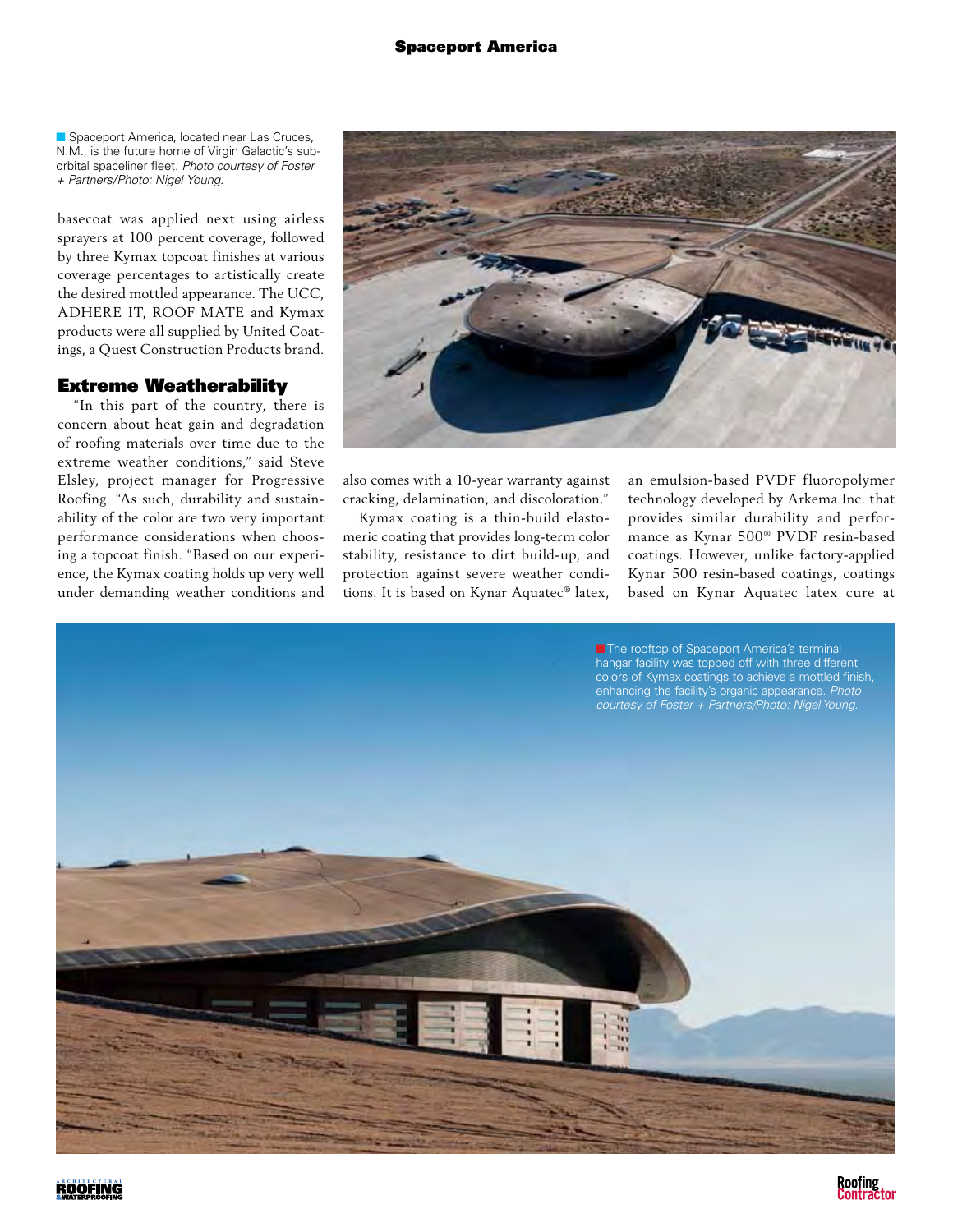#### Spaceport America



**n** Many coated EPDM samples were created using various application techniques to get the mottled appearance, and the final 15 x 30 foot piece was temporarily installed on the roof for final approval. *Photo courtesy of Progressive Roofing.*

The three-story<br>erminal hangar<br>facility is cut<br>nto the existing<br>sloping grade,<br>and its earth-<br>toned exterior<br>sembles the low<br>rolling hills of<br>he surrounding<br>desert. The three-story terminal hangar facility is cut into the existing sloping grade, and its earthtoned exterior resembles the low, rolling hills of the surrounding desert.

ambient temperatures, meaning they can be field applied to a variety of substrates, including metal, PVC, SPF, concrete and wood, and as a finish coat over acrylic basecoats. Another benefit of the coating is the potential energy savings created by its ability to resist biological growth and other external factors that reduce the reflectivity of traditional roofing materials.

#### Stealth Finish

In addition to protecting the EPDM with a "light-sandy-colored" Kymax® basecoat, the plan called for three additional layers of Kymax coating to achieve a mottled finish and mimic the coloration of the surrounding landscape. To facilitate the artistic application process, Foster + Partners provided a series of computergenerated drawings of the entire roof showing the desired colors and where the coatings would go down in terms of the percentages. The first top coat was a light tan color (RAL 8011) at 75 percent coverage, the second top coat was reddish brown (RAL 8014) at 65 percent coverage, and the third top coat was a mocha color (RAL 8001) at 35 percent coverage.

"The trickiest part was finding the optimal application technique for replicating the original faux finish mockup," said Hassard. "The team experimented with different approaches of spraying, rolling and brushing the coatings on the roof and we tried spraying at different intervals in different ways and in different combinations for all of these different application approaches. We even tried using special rollers that had an unevenness associated with them so they wouldn't create a solid coverage with one pass." From April to October 2010, the team created many different samples using various application techniques to get the mottled appearance, as well as to confirm the color formulation for each of the coats. The final mockup (trial assembly) was a 15-foot-by-30-foot piece of EPDM that was coated in Progressive Roofing's yard and then temporarily installed on the roof of the terminal hangar facility for final approval.

The sequence and application method had a great bearing on the success of this critical phase of the project. Relying on a spray technique allowed Progressive Roofing to achieve that unique faux type finish because if they tried to roll on the coating or apply it by some other application method it would just go on too heavy and not allow the applicator to effectively blend in the colors together.

#### Eye on the Skies

Weather is a major factor in applying coatings and one of the biggest challenges that the roofing contractor dealt with in this project. The temperature has to be at a minimum of 50 degrees Fahrenheit for two hours before application can start, and the wind has to be 15 mph or less to spray on the coating. As historically, the weather would not allow the coatings to be applied before mid-Spring, it was decided to start applying the coatings in May. Due to winds and temperature conditions, however, the start date was pushed back to the first week of June.

"The winds were our biggest enemy," said Elsley. "We would actually have to start at dawn and work until about 10 or 11 a.m. each morning and at that point the winds would get too strong where we